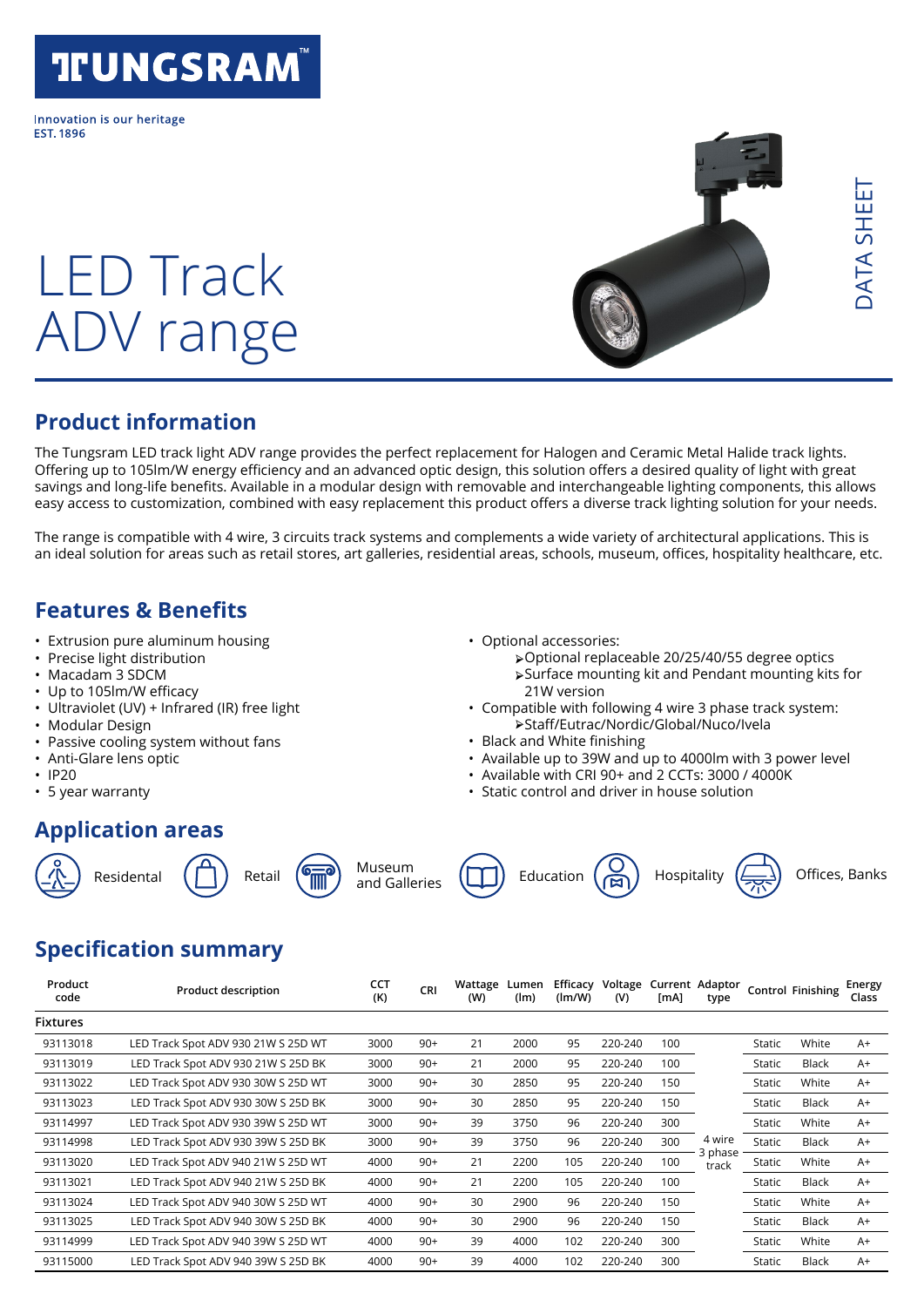#### **Adjustable Accessories\***

| 93114888 | LED Track Lens ADV/LUX M 20D 10PC           | 20° beam angle replaceable lens for 21W    |  |  |
|----------|---------------------------------------------|--------------------------------------------|--|--|
| 93114889 | LED Track Lens ADV/LUX M 25D 10PC           | 25° beam angle replaceable lens for 21W    |  |  |
| 93114890 | LED Track Lens ADV/LUX M 40D 10PC           | 40° beam angle replaceable lens for 21W    |  |  |
| 93114891 | LED Track Lens ADV/LUX M 55D 10PC           | 55° beam angle replaceable lens for 21W    |  |  |
| 93114892 | LED Track Lens ADV L 20D 10PC               | 20° beam angle replaceable lens for 30/39W |  |  |
| 93114893 | LED Track Lens ADV L 25D 10PC               | 25° beam angle replaceable lens for 30/39W |  |  |
| 93114894 | LED Track Lens ADV L 40D 10PC               | 40° beam angle replaceable lens for 30/39W |  |  |
| 93114895 | LED Track Lens ADV L 55D 10PC               | 55° beam angle replaceable lens for 30/39W |  |  |
| 93114899 | LED Track ADV Trackmount pendant M WT       |                                            |  |  |
| 93114797 | LED Track ADV Trackmount pendant M BK       |                                            |  |  |
| 93114900 | LED Track ADV Surface mount spot M WT **    | compatible with 21W fixture                |  |  |
| 93114798 | LED Track ADV Surface mount spot M BK **    |                                            |  |  |
| 93114901 | LED Track ADV Surface mount pendant M WT ** |                                            |  |  |
| 93114799 | LED Track ADV Surface mount pendant M BK ** |                                            |  |  |

\* accessories to be ordered separately

\*\* For Semi-Recessed installation





LED Track ADV Trackmount pendant



LED Track ADV Surface mount pendant

LED Track ADV Surface mount spot

The accessories can be used for semi-recessed installation.

## **Photometric data**

## Beam angle 25°











21W 4000K 30W 4000K 39W 4000K